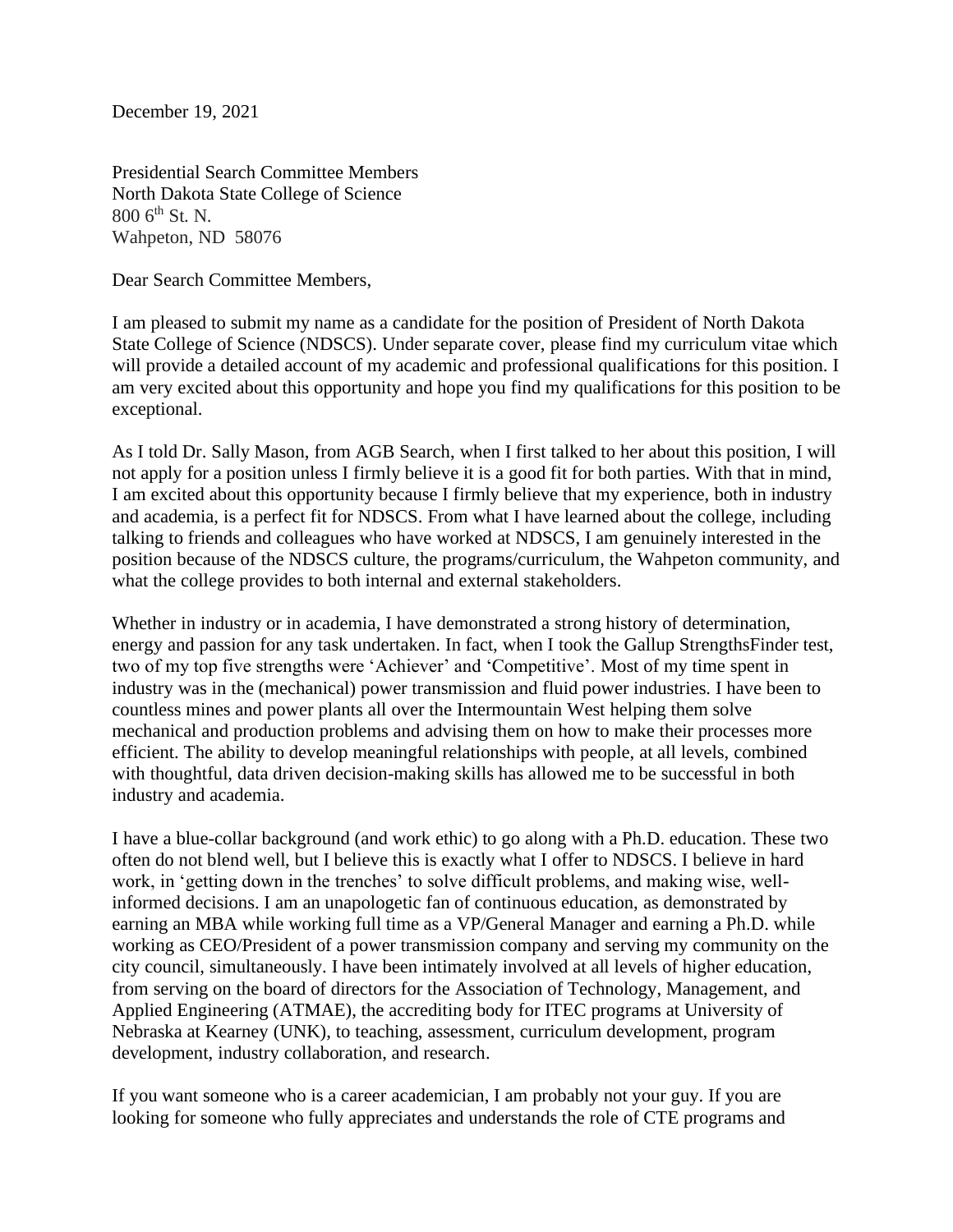customized training for local and regional industry partners, I just might be your guy. If you want a leader who is student-centric and completely dedicated to the success of all students (fulltime/part-time, credit/non-credit, transfer/non-transfer), one who understands that students are (and must be) the central focus of all decisions, and who understands that the institution is in the 'business' of learning, then I might be your guy. As an example of my student-centric focus, I recently championed a Prior Learning Assessment (PLA) policy at Cochise College that will help both student retention, as well as student success. I have also implemented a novel teaching modality at Coshise College that attempts to 'meet students where they are at' to help them be successful in their academic endeavors.

Small, rural community colleges face challenges that many of the larger more metropolitan colleges do not. Educational technology, student expectations, funding models, rising costs, and changing demographics all suggest that we must act anew. I believe it is incumbent upon each of us in education to responsibly address the changing needs of all our stakeholders, in a fiscally responsible manner. As someone who has significant leadership experience in both industry and education, I have both the will and the passion to 'move the dial' in education. I left UNK as a tenured faculty member, not because I had to but because I believe in the community college model. This will and passion is even strengthened having served as the Dean of Business and Technology at Cochise College.

While at Cochise College, I have expanded industry partnerships for several of our programs. I have developed strong relationships with local and regional companies and organizations such as Empire-Caterpillar, Northrup Grumman, and many other smaller companies. While at UNK, I was instrumental in establishing strong partnerships with local, regional, and national industry leaders. Some of these companies included Cummins, Parker Hannifin, Applied Industrial, Fastenal, and other large corporations. These relationships allowed us to secure additional donations for necessary laboratory equipment, student scholarships, and the establishment of an endowment fund that will help subsidize a full-time faculty member.

I am a proven professional who has demonstrated an ability to work in a collaborative manner with colleagues, organizational leadership, business partners, and community leaders to solve problems. For example, while a Ph.D. student at Utah State University (USU) I was also President/CEO of Syntek Engineered Sales, and a city council member. My connections with state and local officials allowed me to connect thought leaders at USU with the Utah State Senate President. As a result of this introduction, USU was able to secure the necessary funding to start a manufacturing incubator that allows small manufacturing companies to work with USU to develop new products.

One of the strengths I have as a leader is that I recognize the importance of empowering others to pursue new ideas, to have a voice, and to challenge the status quo. I want others to feel energized and excited to come to work. We can do this by building and developing great teams, and then allowing people to chase new ideas and to create a culture of acceptance in the workplace. I believe it is better to try…and fail, than to never try. Building a culture of teamwork throughout the organization is critical to the success of employees, students, and the institution. Developing and hiring people who are smart, humble, and hungry will help promote and build a culture of teamwork.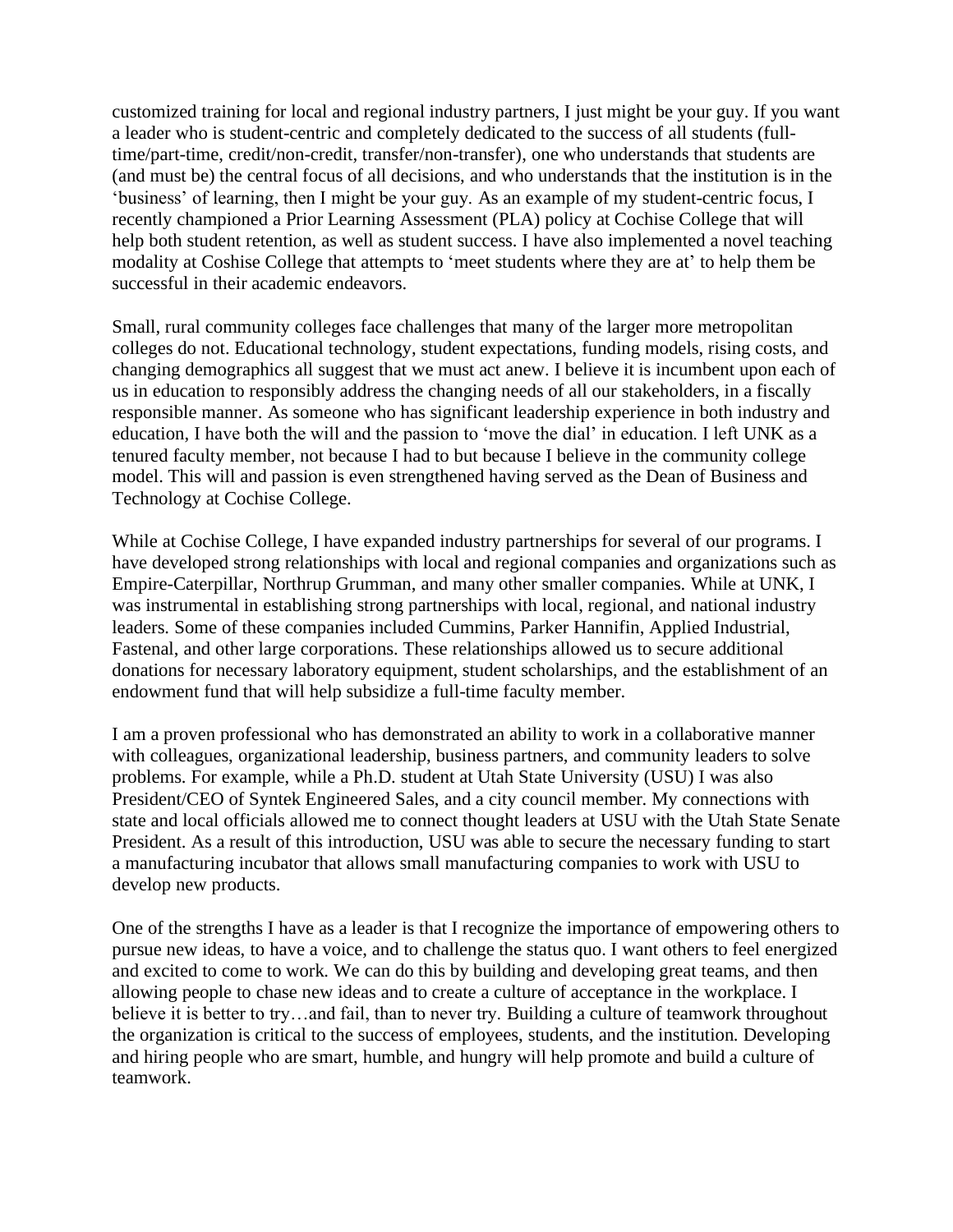I believe it is important to first understand what success means to our students before we can begin to define success as an institution. We also need to understand that 'student equity' does not necessarily mean that all students are treated equally. It means that all students get what they need to help them succeed. That may be financial resources, academic resources (i.e., discipline tutors), or other special needs. I believe that student success is inseparably connected with student equity. Further, we must show by example that we are an organization who is not afraid to set the tone by establishing policies for creating an inclusive environment for all stakeholders, including students (both current and prospective), faculty, staff, and visitors.

Perhaps my greatest attribute, and one that will provide the necessary critical leadership skills as the next President of NDSCS, is my affinity for making wise, data-driven decisions. In the absence of data, however, I believe it is important to learn from others. As such, it is incumbent upon us as leaders to be humble enough to learn from others, and to surround ourselves with people who have skills that we do not, so that well-informed decisions are made.

As a product of a small, rural community college myself, I know the difference we can make in the lives of students. I had an amazing machining instructor at Kishwaukee College, one who provided the encouragement I needed to pursue my B.S. degree. As an instructor, I was fortunate to have some amazing students and still cherish the time I had in the classroom, and the connections I made with students. I am still connected with many of my former students, receiving wedding invitations and Christmas cards each year. But I also know that I have much more to give. Throughout my career as President, Vice President, city councilman, board member, instructor, and now as an academic Dean, I have always tried to lead by example. I ask a lot of questions (and love the Socratic method) but in the end, I hope to inspire others to do great things. I have been intimately involved in developing and managing large annual budgets, both in good times and bad. Likewise, I am responsible for the evaluation of academic programs struggling with faculty performance and/or student enrollment. Through it all, I have learned what it takes to be a good leader… and yes, I do believe that leadership matters. In fact, leadership was the topic of my doctoral dissertation. Just as I like to question things, I believe it is not only healthy, but necessary to allow others to challenge the status quo, and to have open dialogue with administration/leadership. Leadership in higher education should be about transparency, about solving problems as a team, and about having the right vision to take the entire organization to the next level of performance. What I have found is that in the world of higher education, where nothing seems to happen quickly, it requires a leader who has a vision, who is forthright, open, fair, and doggedly determined. If I am selected to be the next President at NDSCS, it is these leadership characteristics that will allow me to be successful.

I am excited about the opportunity to live in the Wahpeton community and to serve the faculty, staff, and students at NDSCS. If chosen to be the next President, I can assure you that my wife and I will be actively engaged in the Wahpeton community. I want to thank you, in advance, for your consideration. I look forward to hearing from you.

Regards,

*Rod L. Flanigan*

Rod L. Flanigan, Ph.D.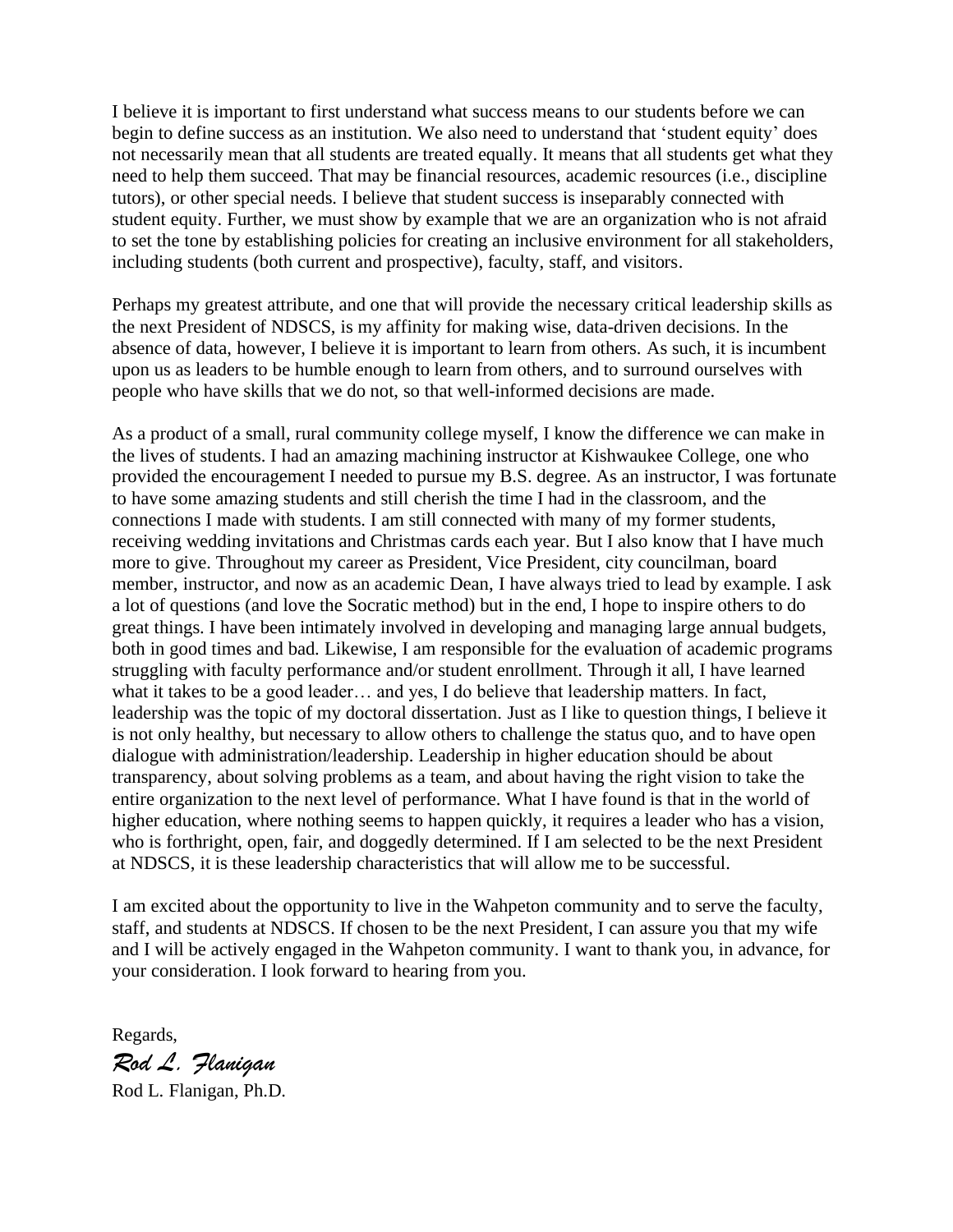# **Rod L. Flanigan, Ph.D.**

Email: flaniganr@cochise.edu Cell:

*Accomplished academic and business leader with core competencies that include servant style of leadership, proven critical thinking skills, strong work ethic, experienced in agile strategic planning, skilled in stakeholder relationship development, program/curriculum development experience, team development skills, loyal, honest, inquisitive, competitive, and exceptional business and financial process acumen.*

#### **Education**

#### **Utah State University** – Logan, UT

*Ph.D. – Education – Engineering and Technology Education Dissertation topic: Examining the effects of leadership style on organizational performance.*

#### **University of Utah** – Salt Lake City, UT

*MBA – David Eccles School of Business*

### **Brigham Young University** – Provo, UT

*B.S. – Manufacturing Engineering Technology*

#### **Kishwaukee Community College** – Malta, IL

*A.S. – General Studies*

#### **Experience – Education and Industry**

#### **Dean, Business and Technology.** *Cochise College.* (2018 – present). Primary duties include:

- Serve as administrative head for all Business, Computer Technology, CTE, and Workforce Development programs. This includes leadership, oversight, and supervision for both transfer and non-transfer programs in: Cybersecurity, Computer Science, Networking, Virtual Reality, Business Management, Supply Chain Management, Economics, Agriculture, Culinary, Drafting, Welding, Automotive, Engineering, Building Construction, HVAC, and others.
- Responsible for all prison education programs at the Douglas, AZ prison.
- Provide financial leadership and oversight for divisional programs.
- Represent the college at meetings and conferences related to programs of study.
- Responsible for engaging faculty and staff in support of multi-campus educational priorities.
- Development of program needs analyses designed to identify unmet community and industry needs and to recommend new initiatives that will serve the educational needs of the region. This is accomplished through building and maintaining relationships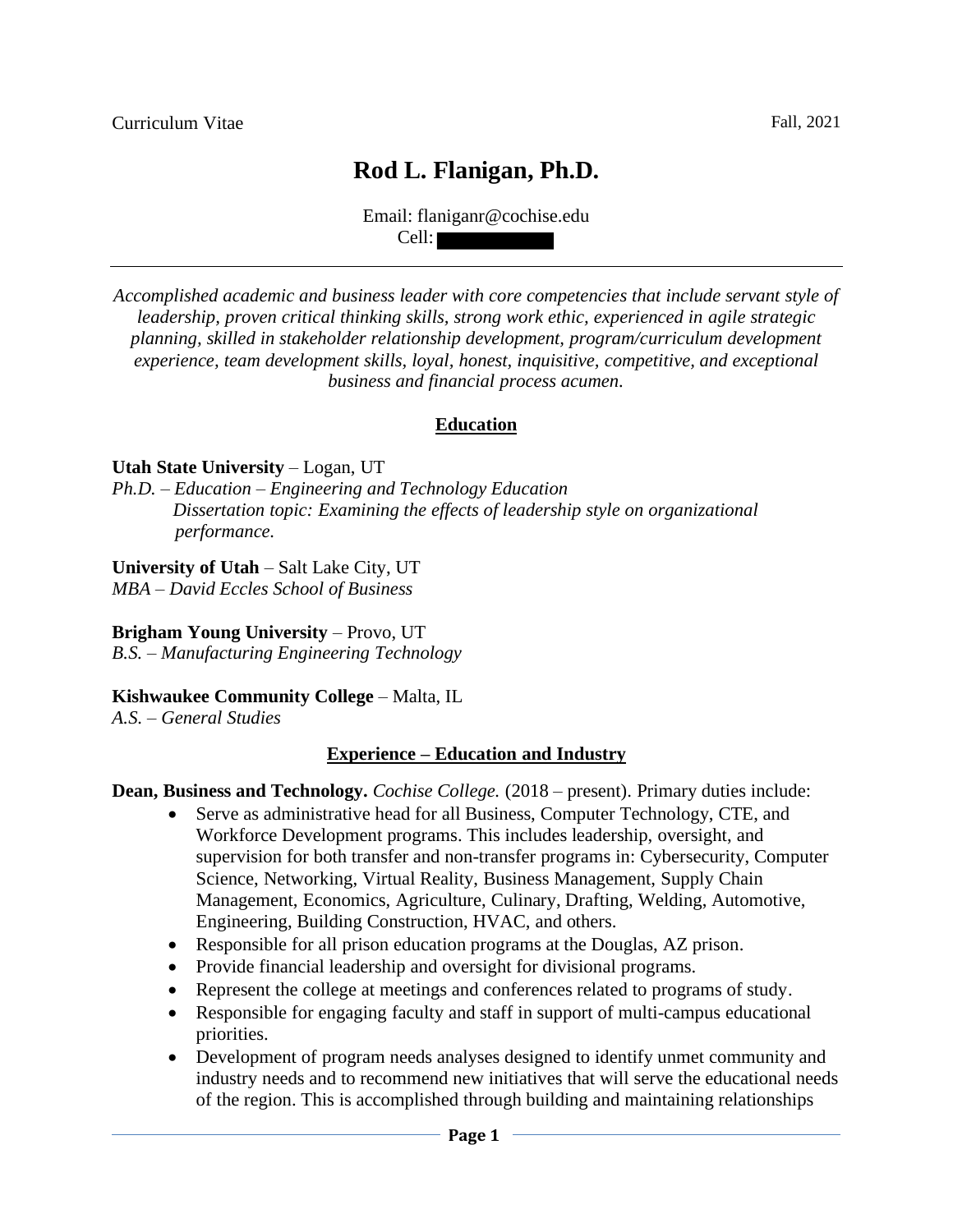with business/industry partners, K-12 school districts, university and other community leaders.

- Carl Perkins grant management.
- Oversee multi-campus instructional and student development budgets, class schedules, course fees, classroom and facilities utilization and coordination of programs and services with other campus personnel.

## **University of Nebraska at Kearney (UNK).** (2011 – 2018)

- Associate Professor. 5/2016 8/2018. Promotion earned, May, 2016. Tenure awarded, May, 2017.
- Assistant Professor.  $8/2011 5/2016$ .

**Director, Industrial Distribution.** (2013 – 2018). Responsible for leadership and administrative functions of the program, including:

- Provided financial leadership and direction for program, including the planning, budgeting and resource allocation. Instrumental in establishing endowed faculty position.
- Responsible for external corporate/industry relationships. During tenure as Director, secured partnerships with many of the top companies in the industry who donated equipment, time, and money to the program.
- Responsible for all ATMAE accreditation activities, including assessment, compliance, alumni and employer surveys, curriculum mapping, etc.
- Responsible for curriculum development. Conducted complete curriculum mapping review and modification of bachelor's degree.
- Faculty advisor for the Industrial Distribution Organization (IDO) student organization; largest and most active student organization on the UNK campus.
- Provide staff and student guidance for required internship program.

**President/CEO.** *Syntek Engineered Sales,* Salt Lake City, UT. (2005-2011)

- Responsible for the strategy, leadership, vision, and success of the company.
- Responsible for financial sustainability of the company.
- Provided key external relationship building functions for the company.
- Numerous awards received for company growth.
- Expanded the business into the entire intermountain region (UT, CO, ID, NV, WY).
- Business successfully sold to private investor in June, 2011.

# **Regional Manager.** *Rexnord Industries.* Salt Lake City, UT. (2003-2005)

- Responsible for training and engineering support/application of (mechanical) power transmission products into a variety of industries and applications throughout the intermountain region.
- Provided key leadership during transition of Falk acquisition.

# **Vice President/General Manager.** *Western Fluid Power,* Salt Lake City, UT. (1996-2003)

• Responsible for all functions of operation, including administration, full  $P \& L$ oversight, inside sales, outside sales, engineering, shipping/receiving, vendor relations, and warehouse operations.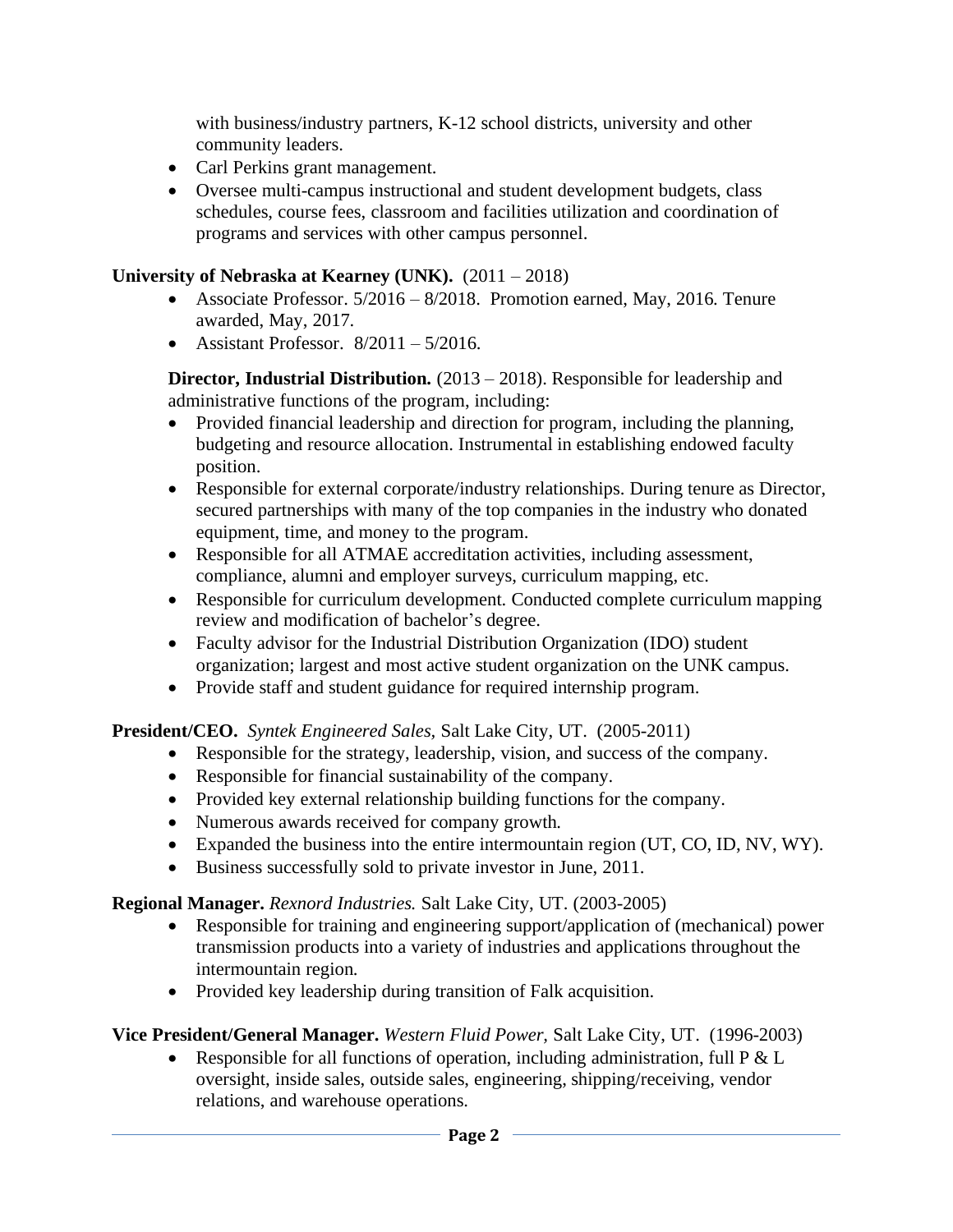- Instrumental in developing strategic plan for entire organization.
- Integral part of the corporate management team.
- Led the company in sales and margin performance.
- As part of the senior management team, involved in all M  $\&$  A opportunities.
- Provided both on-site and off-site fluid power training for employees and customers.
- Provided critical leadership during transition between ownership changes.

#### **Applications Engineer/Regional Manager.** *John S. Barnes Company*, Rockford, IL. (1988- 1996)

- After demonstrating success as applications engineer, became Regional Manager.
- Responsible for the application of all products to both OEM and distribution in the entire Southwest United States.

## **Manufacturing engineer.** *McDonnell Douglas Helicopter Co.,* Mesa, AZ. (1985-1988)

- Apache Attack Helicopter (AAH64) program.
- Responsible for analyzing engineering drawings and changes affecting the fairings, doors, and fuselage of the aircraft to determine manufacturing impact.
- Planned and developed detailed operating instructions for both sub-contractors and in-house manufacturing employees.
- Conducted feasibility studies on both conventional and non-conventional manufacturing processes and techniques to ascertain economical payback.

# **Manufacturing engineer.** *Motorola Microsystems Division,* Tempe, AZ. (1983-1984)

- Responsible for planning and coordinating the introduction of new products through the manufacturing development cycle, from prototype to production.
- Complete interface with hardware, software, and production support engineering groups to ensure new designs were producible, reliable, and economical.

# **Professional and Community Leadership Activities**

#### **Member, Board of Directors.** *Southeastern Arizona Contractors Association* (SACA). (2019 – 2021)

- Elected position by general membership.
- Provide collaboration between industry and education. Skilled at leveraging these business and industry relationships to better understand community needs, and to build educational programs to meet these needs.

# **Member, Governance Committee.** *Arizona SkillsUSA.* (2019 – 2020)

- Appointed position by AZ Dept. of Education CTE Director.
- Helped organization during a particularly difficult time. Provided guidance in reorganizing the Board of Directors and rewriting the organizational bylaws.

**Member, Quality Commission.** *Arizona Department of Education, CTE Quality Commission. (2020 – present).*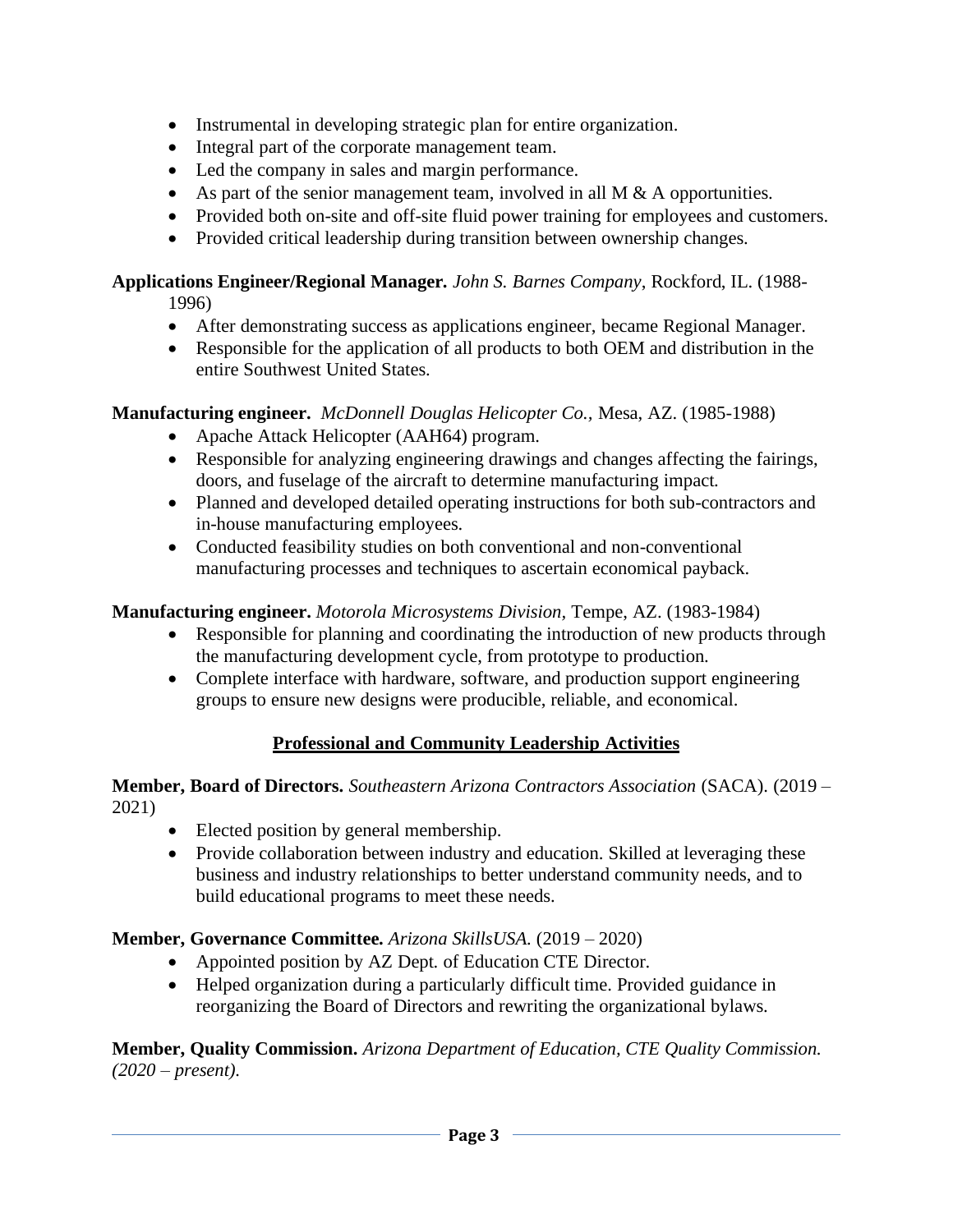• Appointment to this commission by the Director of the Arizona Department of Education for CTE.

**Member, Board of Trustees**. *Power Transmission Distributors Association Foundation* (PTDA). (2014 – 2018)

- Appointed by industry board to serve as member. Served two terms. Only member on board from academia.
- Provided key insight during strategic planning sessions as we considered ways to fill the leadership pipeline in the Power Transmission industry.
- Experienced in the annual planning, budgeting, and strategic planning process.
- Consult with board members about educational policies affecting the industry.

**Member, Board of Directors.** *Association of Technology, Management, and Applied Engineering* (ATMAE). ATMAE is an accrediting body for 2-year and 4-year technical programs. (2013 – 2016)

- Elected by ATMAE membership to serve as a member of the Board of Directors. Served two terms.
- Provided key leadership during a critical time of management turnover.
- Lead discussion on annual operational budget, as well as long-term financial planning process.
- Involved in developing new strategic plan for organization.
- Played key role in developing Request for Proposal (RFP) and management firm contract. RFP was successful with the hiring of a new management firm.
- Special Ad Hoc committee member organized by ATMAE Executive Director for reviewing and codifying all organizational by-laws. 2014 – 2015.
- Provided key leadership coordination and guidance for auxiliary divisions within organization.

### **President, Management Division**. *ATMAE*. (2012 – 2013)

- Elected by ATMAE membership to serve as Management Division President,
- When elected to the Board of Directors, had to vacate this position.

### **Chair, Academic Affairs.** *University of Nebraska at Kearney.* (2014 – 2016)

- Responsible for all program and course changes within the College of Business and Technology (CBT).
- Led discussion and implementation of new policies affecting academic affairs within the college.

**City Councilman.** Bluffdale City, UT. (2008 – 2011)

- Experienced in the development and implementation of policies and procedures that govern city zoning and planning, budgeting, human resources, police and fire protection services, and other municipal expenditures.
- Experienced in local, state, and federal compliance and law.
- Experienced in developing strong relationships with all levels of government.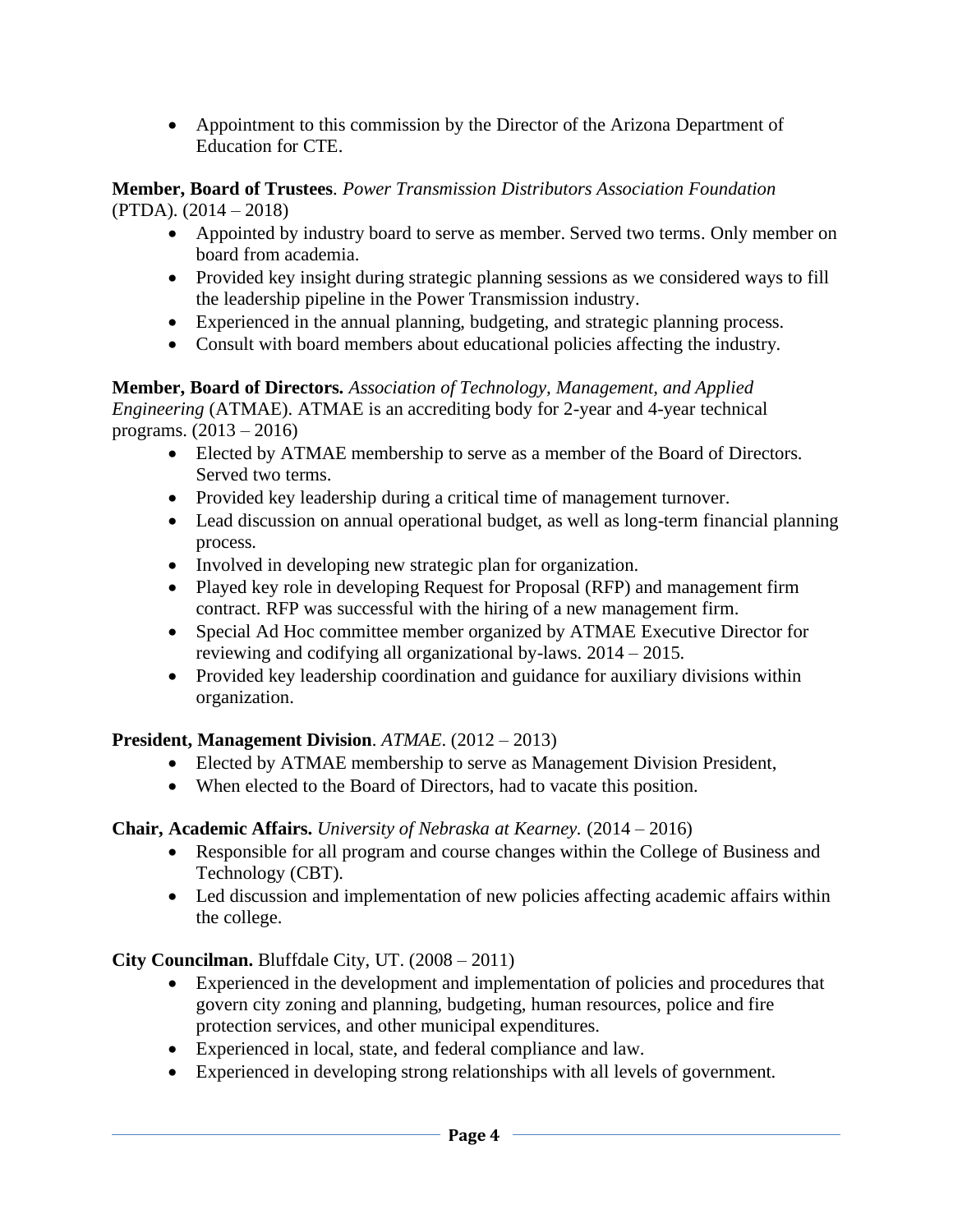**Member, Camp Williams (Army) Advisory Board. (**2008 – 2011)

**President, Bluffdale City Redevelopment Agency.** Bluffdale City, UT. (2008 – 2010)

**Scoutmaster, Boy Scouts of America.** Rockford, IL. (1992 – 1996)

# **Teaching/Training Experience**

Cochise College – Sierra Vista, AZ. (2018 – present). Teach Business Management (BUS 143) course as needed.

University of Nebraska – Kearney, Kearney, NE. (2011 – 2018). Courses taught:

- ITEC 490
- ITEC 451
- ITEC 408
- ITEC 388
- 

Utah State University, Logan, UT. (2009 – 2011)

• ETE 1030

# **Intellectual Contributions**

## **Refereed Publications**

Seven peer-reviewed journal articles published during the seven years at UNK. Copies and/or references available upon request.

# **Competitively Selected Conference Presentations**

Seven competitively selected conference presentations during the seven years at UNK.

# **Conference Panels**

Served as moderator or panelist for several panel discussions over past eight years.

# **Professional Contributions**

# **Service while at Cochise College**

- Represented Cochise College in panel discussion with  $2<sup>nd</sup>$  District U.S. House Representative Ann Kirkpatrick.
- Have represented Cochise College in several state, county, and municipal meetings with elected officials.
- Instrumental in design, development, and construction of new \$7.5 million Automotive Technology building. Move-in date was December, 2020.
- Provided key leadership in the development of a new, \$2.0 million state-of-the-art Cybersecurity Security Operations Center (SOC), in addition to a novel facility for a new Virtual Reality Developer program.
- Provided key leadership in the development of new academic programs in: Virtual Reality Developer (and Technology), Diesel Technician, Supply Chain Management, and several "Micro Cert" programs. In addition, several programs (curriculum) have been
- ITEC 353
- ITEC 272
- ITEC 290
- ITEC 188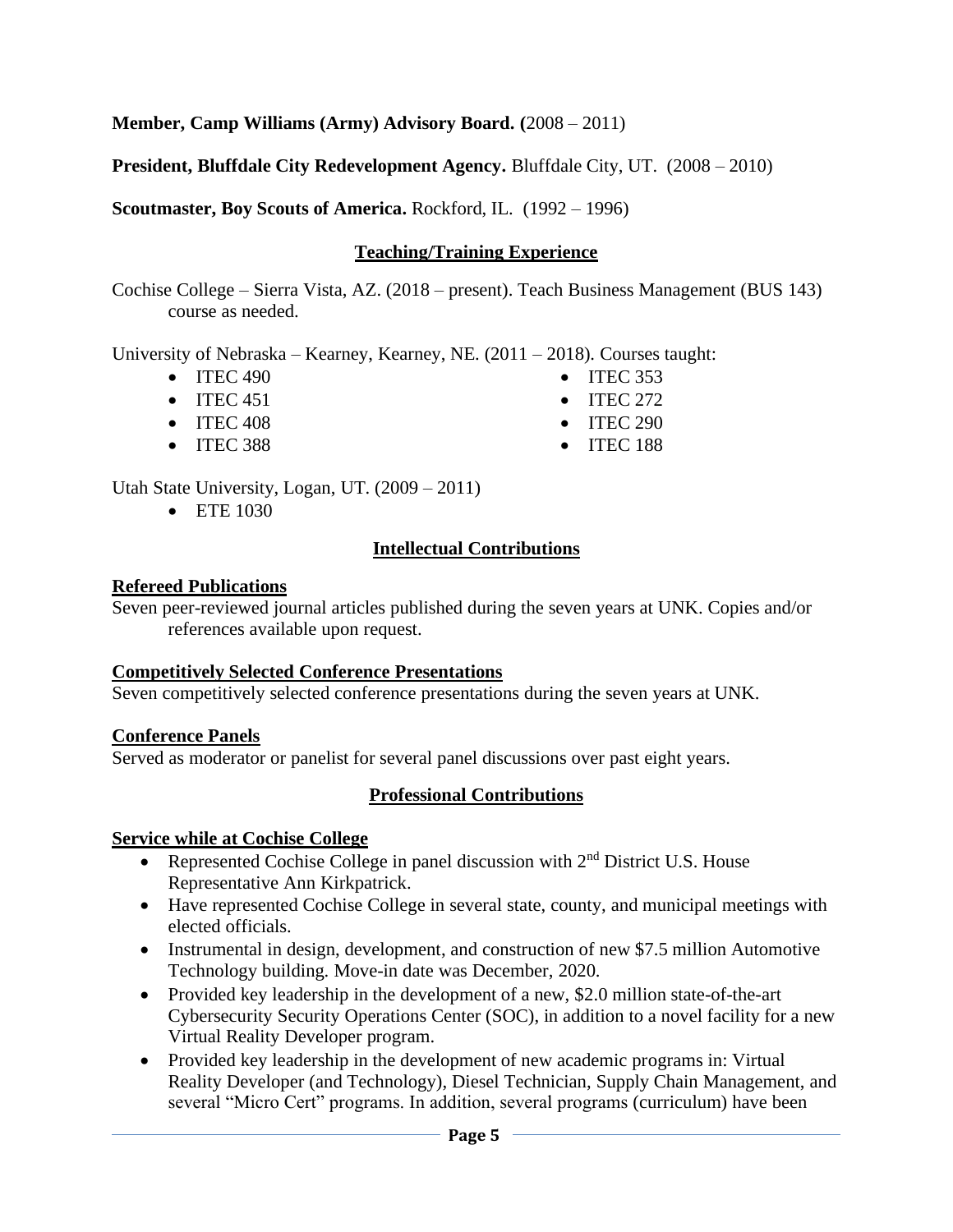completely "refreshed" under my leadership, including: Cybersecurity, Networking, Business Management, Welding, Culinary, Automotive, with several others in process.

- Initiated and have taken the lead role in the development of a Prior Learning Assessment (PLA) policy for the college.
- Completely 'retooled' our Workforce Development program, and hired a new Assistant Dean to run that program.
- Hired a new Assistant Dean for Academics that replaced all department chairs in the division.
- Keynote speaker for the Cochise College Engineering/Computer Science night.
- Curriculum Committee. Help guide academic discussion on HLC policy conformance.
- Speaker at the Residential Construction Technology ribbon cutting ceremony.
- Responsible for contract negotiation with Arizona Department of Corrections for prison education programs.
- Participant in the Sierra Vista Chamber of Commerce Leadership seminar(s).

## **Service while at UNK:**

- Faculty Senate Athletics Committee.
- Faculty Senate Grievance Committee.
- Academic Quality Strategic Planning Committee.
- Academic Affairs Committee member. Served both as Chair and Secretary.
- Student Affairs Committee member.
- Moderated panel discussion between students and industry professionals at PTDA annual conference.
- Student advisor to  $\approx$  50 students/year.

# **Professional/Personal Development**

### **Current and Past Affiliations**

- Association for Career and Technical Education (ACTE). Member.
- Southeastern Arizona Contractors Association (SACA). Member
- Epsilon Pi Tau (EPT). The International Honor Society for Professions in Technology. Former member.
- American Society for Engineering Education (ASEE). Former member.
- The Association of Technology, Management, and Applied Engineering (ATMAE). Former member.
- Fluid Power Society. Certified Fluid Power Engineer (Certification expired in 2014). Former member.

# **Community Service**

- Summer, 2019 served as host family for engineering student completing internship in Sierra Vista, AZ.
- Served as Host Family for UNK softball player for the 2015-2016 academic year.
- City Councilman, Bluffdale City, UT. 2008 2011.
- Mayor, pro-tem, Bluffdale City, UT. 2010.
- Board Member; Camp Williams (Army) Advisory Board. 2009 2011.
- President, Bluffdale City Redevelopment Agency, Bluffdale City, UT. 2008 2009.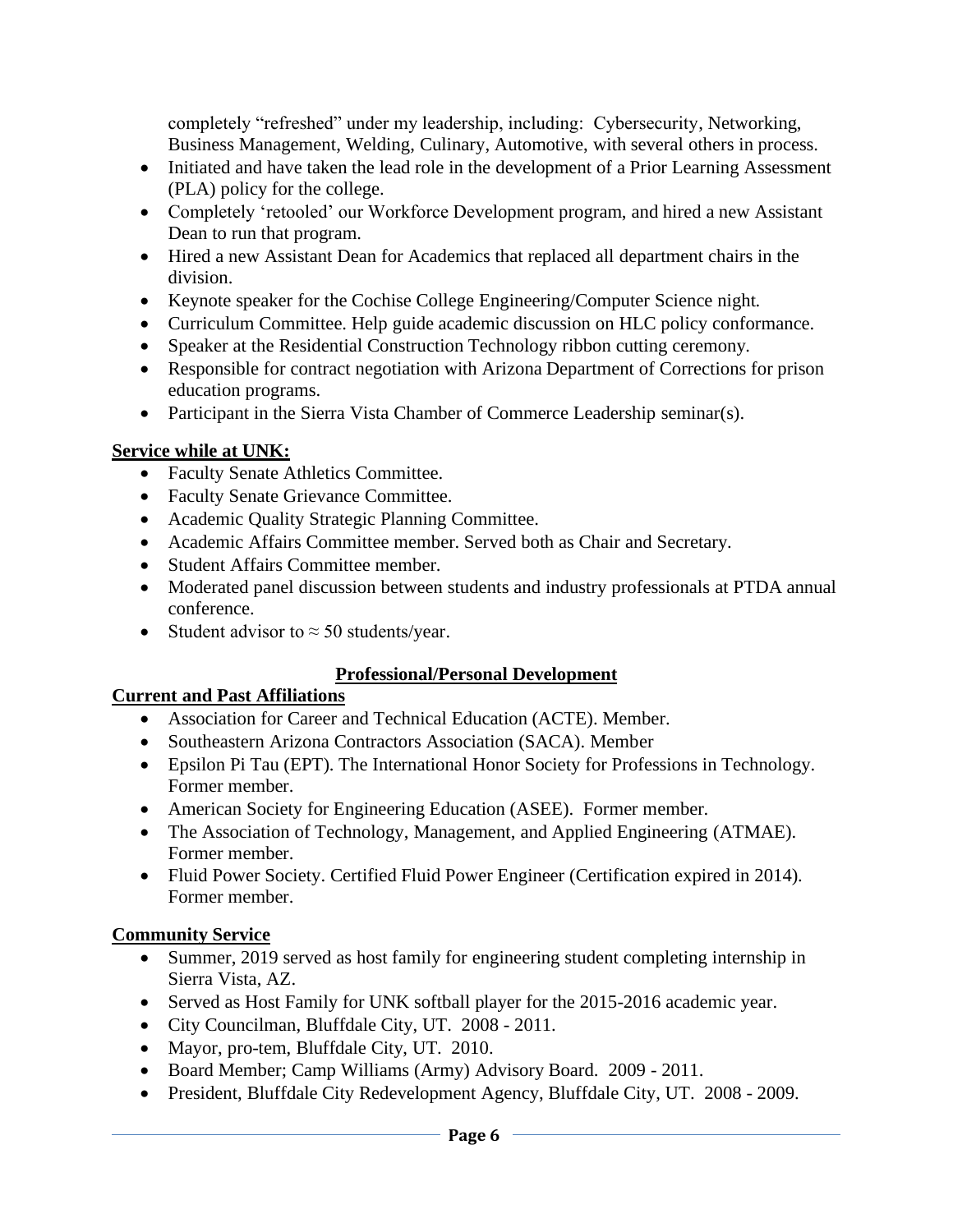- Troop Committee Chairman, Boy Scouts of America, Riverton, UT. 1997 2001.
- Parent Teacher Organization (PTO) board member, Rockford, IL. 1994 1996.
- Illinois State Certified Substitute Teacher. Cert. no. 1468007. 1992 1996.
- Scoutmaster, Boy Scouts of America, Rockford, IL. 1992 1996.